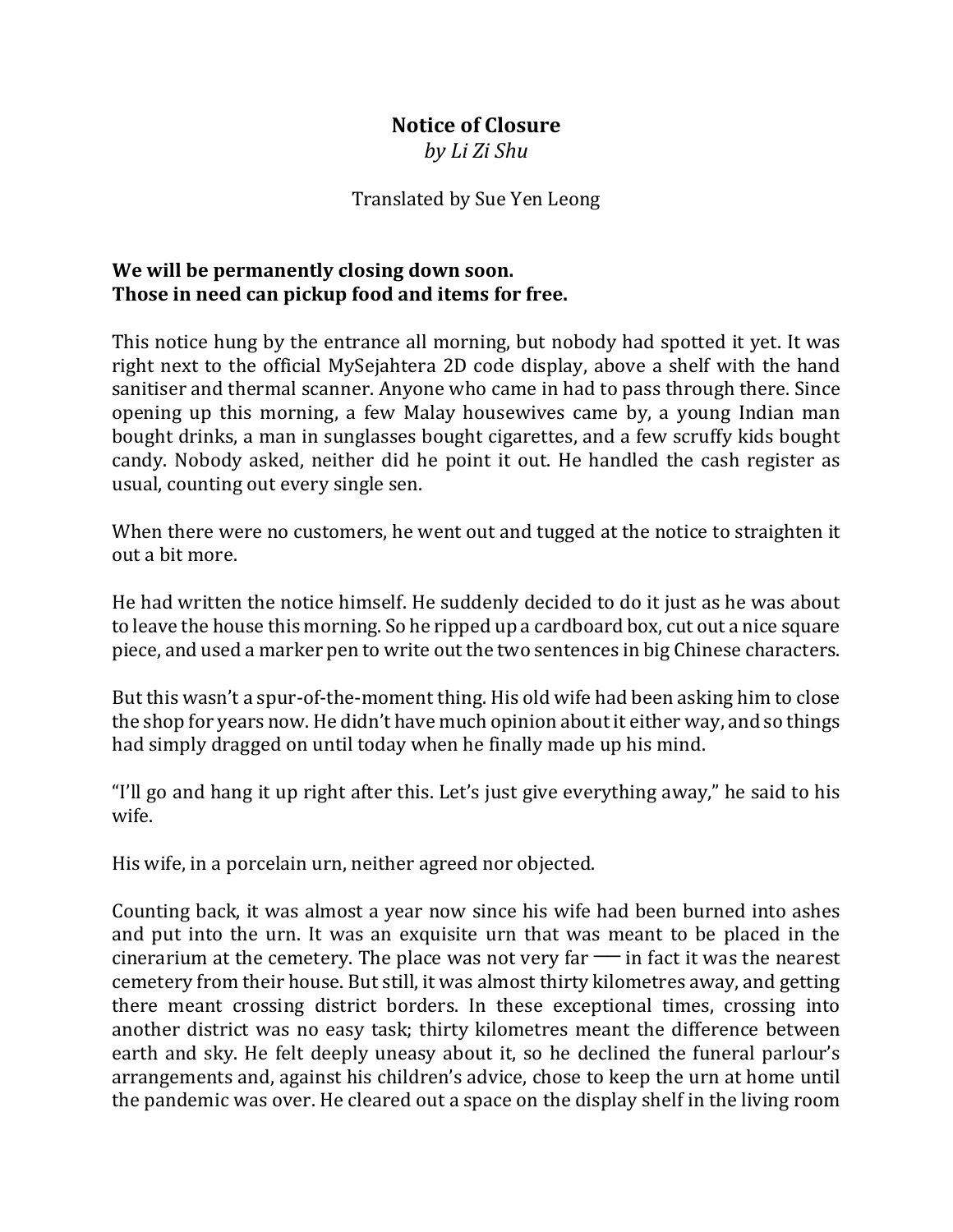and there he placed his old wife.

And so, every day he would speak a few words to that urn.

After writing the closure notice, he got ready to leave. In the sweltering July heat, the smell of durians wafted in from outside. His dog seemed to be in good spirits. Its appetite had improved over the last two days, and it had never liked to stay at home alone. Wanting to tag along, it painstakingly scrambled up into his small truck.

"Woofy, come down!"

The dog looked back at him from the driver's cabin with glossy black eyes and a pleading whine in its throat. He unwittingly recalled how, before his late wife breathed her final breath in the isolation ward at the hospital, she had begged to go home but the nurse would not let her. They were only able to see each other for the last time through a video call over the phone. In that panicked moment, he kept yelling at her to get well soon, get well soon and then she could go home. The person in the screen struggled to make noises from the throat. An oxygen mark covered more than half of that gaunt face. At least the eyes were still hers.

After she died, even the dog could sense something. It suddenly became despondent and clung to him more than before. His wife was the one who had picked it up from the back alley, way back when it was still a freshly weaned puppy. A few days ago, he suddenly discovered that it was sick, so he took it to the vet and was asked, how old is this dog? His mouth gaping wide, he could not give an exact number. He could only remember that when his wife brought the puppy back home in her arms, her hair was still mostly black.

"Fifteen years old at least," the vet said. "That is the equivalent of ninety over human years." The vet pointed at the chart on the wall, filled with numbers.

Meaning to say, Woofy was very old, and the odds were not good. He felt at a loss, even more so than when he had first heard his wife's diagnosis. Of course, back then he had not known that his wife would die, whereas in this case the implication behind the vet's words were clear. This dog did not have many days left.

When his wife died, their two children had rushed home, and as quickly rushed back to where they'd come from, one in the north and one in the south. Since then, due to the movement control order, they were not able to come back for a visit. All that was left at home was one man and one dog. He told the children about Woofy's condition over the phone, and they both suggested the exact same thing. Just go to the back alley and get another one; there were plenty of stray dogs there.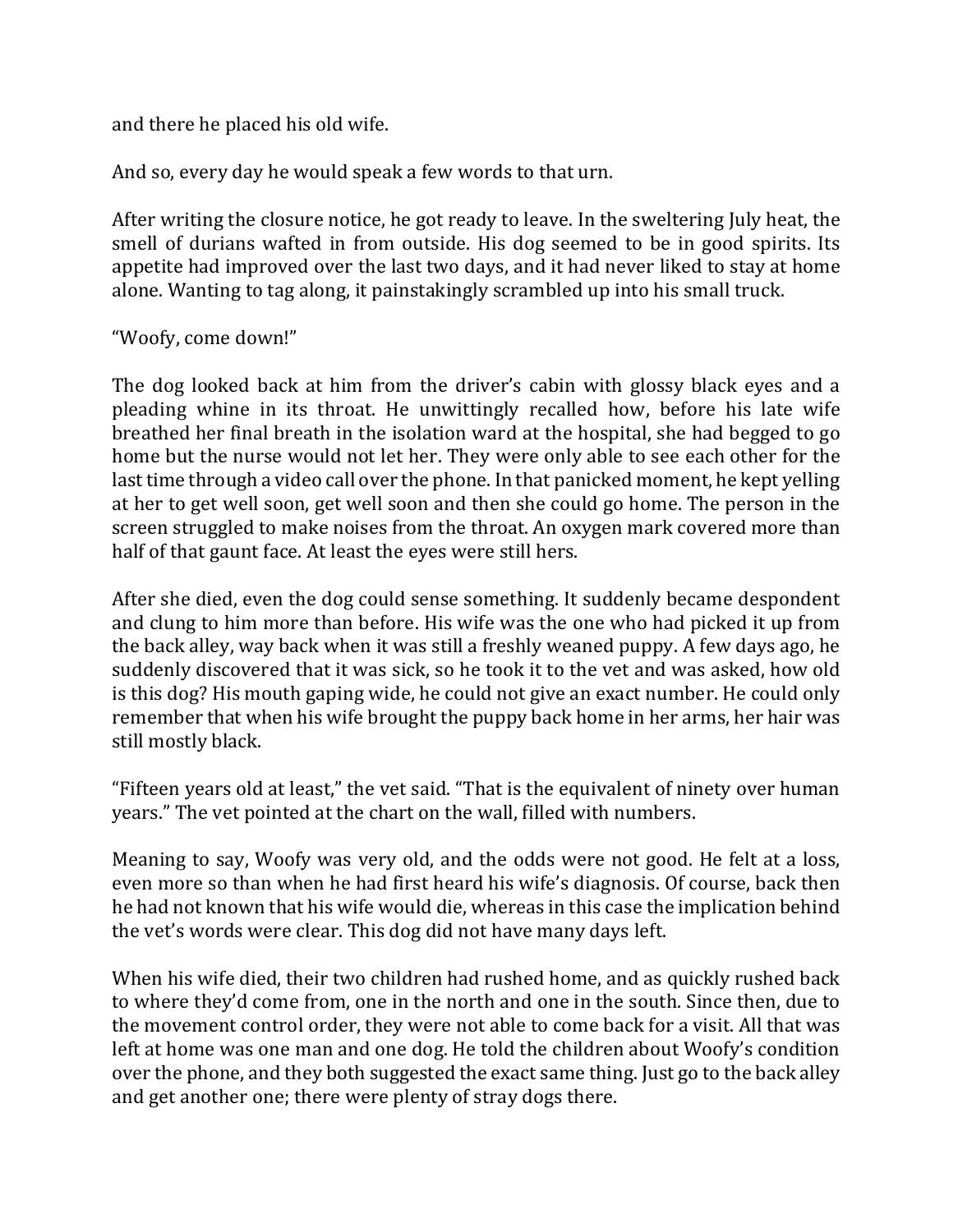Little did they know that after their mother died, those stray dogs stopped coming.

Over the years, these dogs had learnt to come to the back alley in the evenings and loiter outside their back door. They would wait for that rusty grille to be pushed open with a loud creak, and then the lady of the house would put down a bowl of dog food mixed with rice, smile at them and say, time for dinner.

All the neighbours knew that the stray dogs gathered there every day because of her. Stray dogs covered with filth and frequent wounds, accompanied by an ever-present swarm of flies. The neighbour opposite the back alley would often peek at them from a small flap in their metal door, and sometimes some children would crack open the glass shutters ever so slightly and peer out from the shadows like black cats.

After adopting Woofy, his wife could not bear to see other dogs suffer. First she fed one dog, then two dogs, until eventually it became an entire pack. It so happened that most people in this neighbourhood did not like dogs. Even the kids knew how to scare them away with rods, or throw small firecrackers at them during festivals. On a few occasions, the neighbours even asked the local council to come and round up the dogs, which caused a huge commotion in the back alley. His wife stood in the way so that the dogs could escape, and the neighbours yelled at her as she merely smiled apologetically. But he could not help himself and rushed out to shout back at them, saying that the cats they kept weren't any better, peeing and pooping all over other people's yards. In the end, both sides refused to back down and things turned sour. From then on, every time he stepped out into the back alley, he was inevitably greeted with many hostile faces.

Once, some troublemaker even showed up at their doorstep and accused them for the disappearance of some cats from this house or that house.

His only response to that was a loud snort.

His wife told him then, your temper is getting worse with age, you really shouldn't be running a sundry shop. She told him to close the shop, retire. He didn't object. There were only two rows of shops in the area where they lived, and there was just this one sundry shop. Business used to be good. In fact, many of the Chinese residents nearby liked to gather there to chat. Every day as soon as the shop opened, they would come by in twos or threes. Some even brought along their own stools, talking and laughing all the way. But in the past few years, many of these familiar neighbours had either moved away to live with their children, or developed some elderly condition or other and had difficulty leaving the house. His shop became more and more deserted. The loss of business wasn't so bad in itself; the children were all grown up, and he and his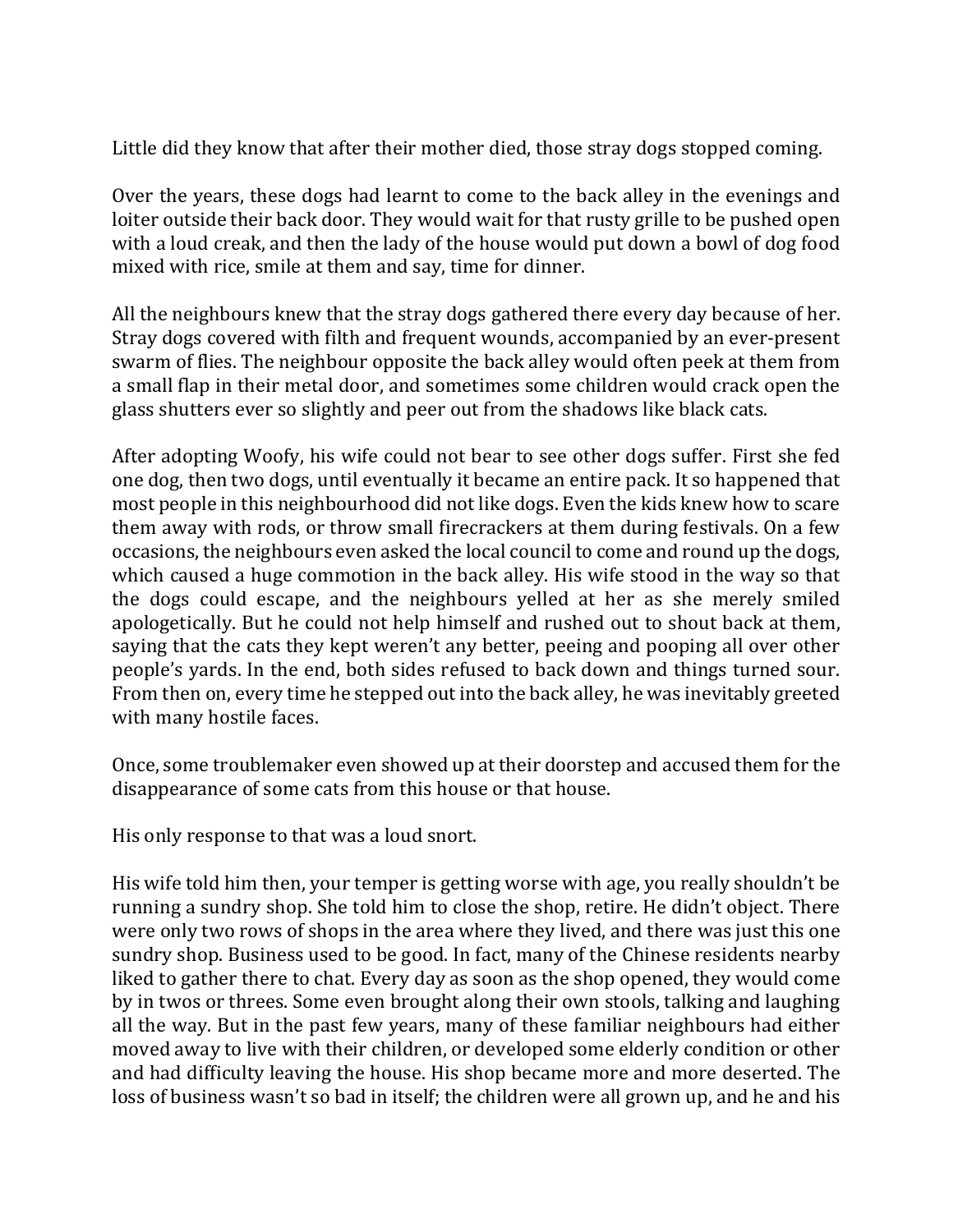wife had saved up. But he had lived on this shop for so many years, and without it he was afraid he would have nothing left to do. So he kept delaying, and each year dragged on into the next.

After his wife died, he had to admit that it was difficult spending the days alone. The house was a mess and the old store assistant, who was lazy to begin with, started becoming more and more crafty. Just yesterday he caught her red-handed with a few cigarette packs hidden away. This time he'd had enough. He told her to leave and never come back. But despite it being just a small shop, there was a fair bit of work to do. To make matters worse, over the past year or so the government had announced all sorts of regulations due to the pandemic. Normally, people here didn't even care to wear helmets on motorcycles, so of course all these new restrictions meant nothing to them. But the police did make their rounds every once in a while, poised and ready to record another entry in their summons book. He became so fearful of them that on a few mornings, he found himself deliberately stalling for time at home because he didn't want to go to the shop.

Today was one such morning. He took some water and idly wiped down the urn of ashes several times.

"Today is as good a time as any," he said to the urn. "So today it is. I'll just give away everything in the shop, and that'll be the end of it."

Woofy had many memories with the old shop too. He couldn't bear to shoo it out of the truck. Once they arrived, he rolled up the shutters and lugged out the crates of bread, onions, garlic and potatoes, just like any other day. Then he hung up the notice he had written. Woofy made a quick round of inspection about the shop, and was soon trailed by two tiny kittens meowing with all their might, as if brimming with things to tell. As Woofy led them out of the shop, two filthy mongrels suddenly appeared out of nowhere and padded over to say hello.

After a busy morning, at noon he went to buy lunch from the homey restaurant a few doors down. When he came back, he saw the old store assistant he had fired yesterday standing outside the shop. Beside her stood a scrawny Indian girl of twelve or thirteen, wearing a dress a few sizes too big. As soon as the assistant saw him, she flashed a bright smile. Meanwhile, the girl squatted down to play with the kittens as Woofy looked on vigilantly, constantly trying to nudge the girl's hand away with its muzzle.

The store assistant had come to ask him to take her back in, but he knew all of her antics. Unbothered, he sat down to eat his food at the counter as she stood next to him with a pitiful face, blabbering away. It was the same old story, I promise I won't do it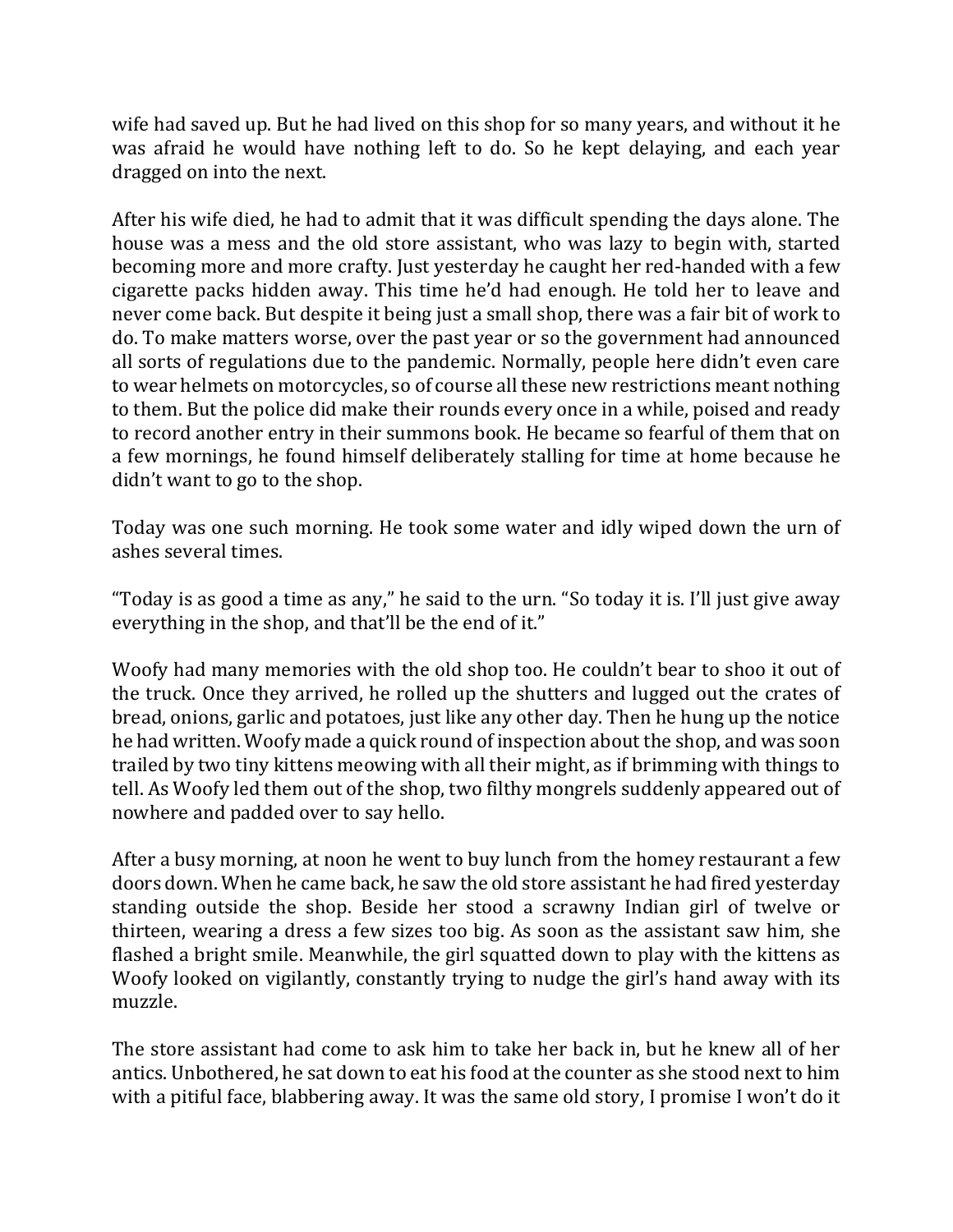again, we don't have any money to buy food, I've worked for you all these years, won't you please help…… over and over again, like a fly that refused to go away. By the time she finally stopped, he had lost his appetite and could barely swallow the rice in his mouth. There was still more than half left, along with some fish and meat, so he took it out to Woofy. The girl in the baggy dress shifted slightly out of his way, but continued squatting there as she watched Woofy eat. The two kittens also moved forward and picked out half a fried fish.

Pointing at the notice hanging outside, he told the old assistant that he was closing down the shop and wasn't hiring anymore. He had to repeat himself many times. Still the woman did not seem to believe him fully, although she did finally get onto her bicycle and leave. The girl didn't go with her. He asked the girl, hey, didn't you come with her? The girl shook her head and bit at her lip. Then, as if she had finally made up her mind, she stood up and looked over at the notice hanging by the entrance.

"Uncle," the girl called out to him in Malay. Her big bulging eyes looked cunning and pitiful at the same time, rather like that of the old assistant who had just left. Warily, he inclined his chin in response.

"You've written the notice wrongly," the girl said.

He was taken aback. Just then, an egg wholesaler walked past the shop. The man took one look at the notice, and without even putting down the egg cartons he was carrying, turned to the lorry idling out on the street and shouted at the woman to come down. He knew this couple, and so the woman naturally made a big deal of it. Meanwhile, the man had already rolled up his sleeves and was just about to step into the shop when he was stopped short.

"Can't you read? It's only for people who are in need."

Still they pushed forward shamelessly, but he glared fiercely at them until they finally dropped their heads and turned to leave. How naïve he was, they muttered sourly, he was just asking for thugs to come and clear out the entire shop.

He didn't reply. After they were gone, he turned around to find the girl in the baggy dress still standing there, as if she had been frozen to the spot.

He frowned. "What are you waiting for?"

The girl strode forward and pointed at the notice.

"You wrote that wrongly." This time she spoke in Chinese, her pronunciation so clear